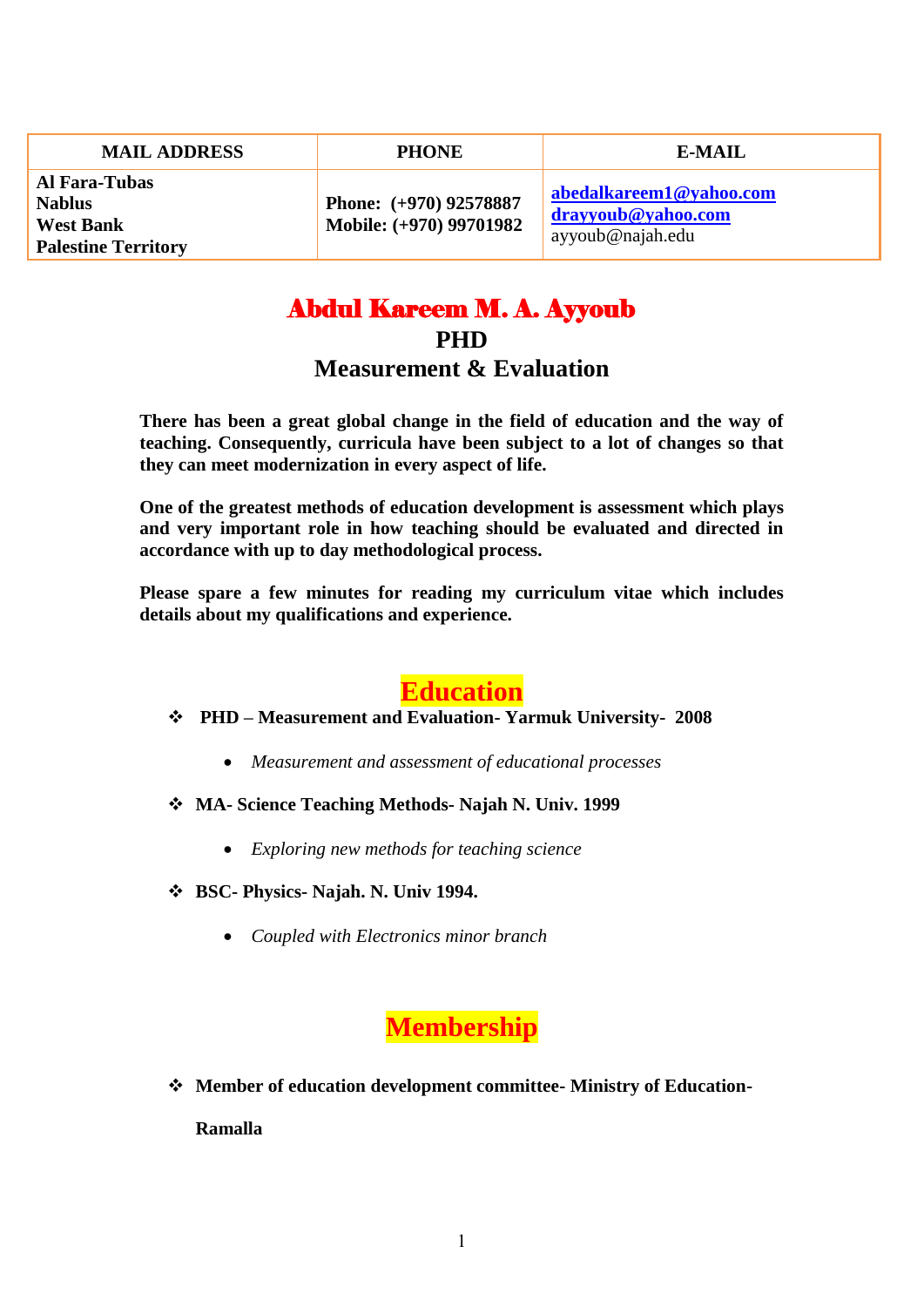**Measurement and assessment member at the Ministry of Education-Ramallah**

#### **Work Experience**

- **Teacher of Physic- Ministry of Education- Ramalla 1996-1997**
- **Teacher of Science and Technology- UNRWA schools- West Bank area-1998-2007**
- **Assistant Prof. – Measurement and Evaluation- Najah N. Univ 2009- up to now**
- **Head of Dept. of Psychology- Najah N. Univ. – 2009-Up to now**
- **Higher studies coordinator- Najah N. Univ. – 2009-up to now**
- **College staff member- for both departments of education and higher studies- Najah N. Univ. 2009- up to now**

## **Research and methodology**

- **Assessing Palestinian students' performance in 2007 TIMSS Science Test.**
- **The Effect of Ability Distribution on Item Differential Functioning Methods-Yarmuk Univ. Journal**
- **Comparison study of Palestinian curriculum and universal excellence test content- Science first consortium/ UNRWA**
- **The effects of laboratory on student assessment in science – Teacher Journal- UNRWA**
- **Comparing Methods for detecting local independence of multidimensional items at different ability levels.**